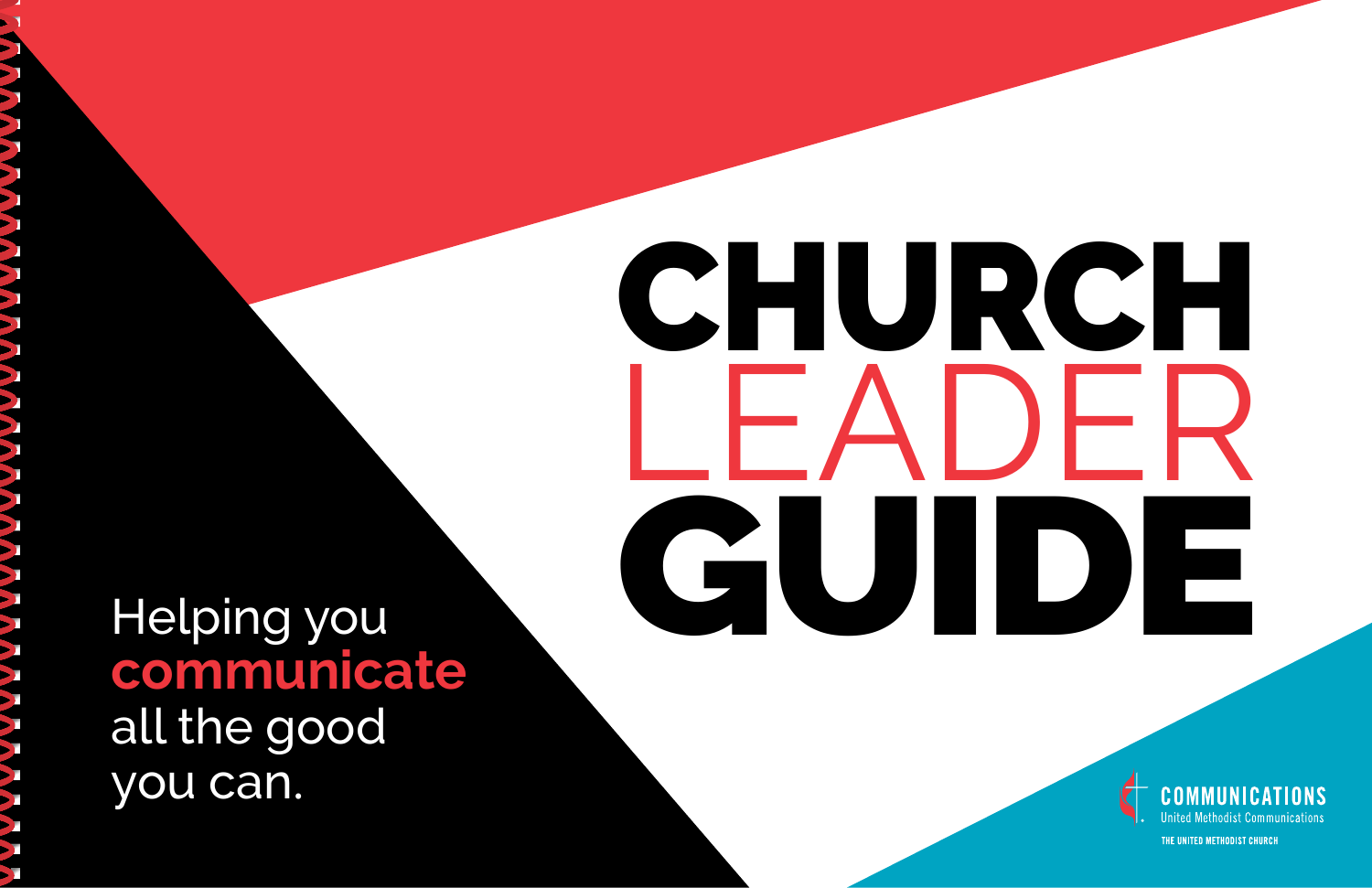## <span id="page-1-0"></span>Our world is in need of **hope.** Words of **encouragement.** Warm messages of **love.** Stories of **joy.**

#### **REACH OUT**

#### **CONNECT DIGITALLY**

| Launching Your Church Website training 19 |  |
|-------------------------------------------|--|
|                                           |  |
|                                           |  |
|                                           |  |
|                                           |  |
|                                           |  |



#### **EXPAND KNOWLEDGE**

| 8        |                                                  |  |
|----------|--------------------------------------------------|--|
| 9        | Internal Church Communication training           |  |
| 11       | <b>Exploring General Conference training</b>     |  |
| 13       | Micro-trainings                                  |  |
| 14       | Whiteboard trainings                             |  |
|          |                                                  |  |
|          |                                                  |  |
| 18       |                                                  |  |
| 19       |                                                  |  |
| 21<br>22 | <b>ENGAGE MEMBERS</b>                            |  |
| 23       |                                                  |  |
| 24       | What It Means to Be United Methodist training 40 |  |
| 26       |                                                  |  |
|          |                                                  |  |
|          |                                                  |  |
|          |                                                  |  |

It's up to us, as church leaders and disciples of Jesus Christ, to proclaim God's endless grace to all people.

Effective communication is key, as we seek to cut through the noise and conflict that so often fills our communities, to speak one vital message: you are loved.

Communicating love in meaningful ways is at the heart of everything we do at United Methodist Communications.

Partner with us by exploring these tools that will help you and your church **communicate all the good you can.**

#### TABLE OF **CONTENTS**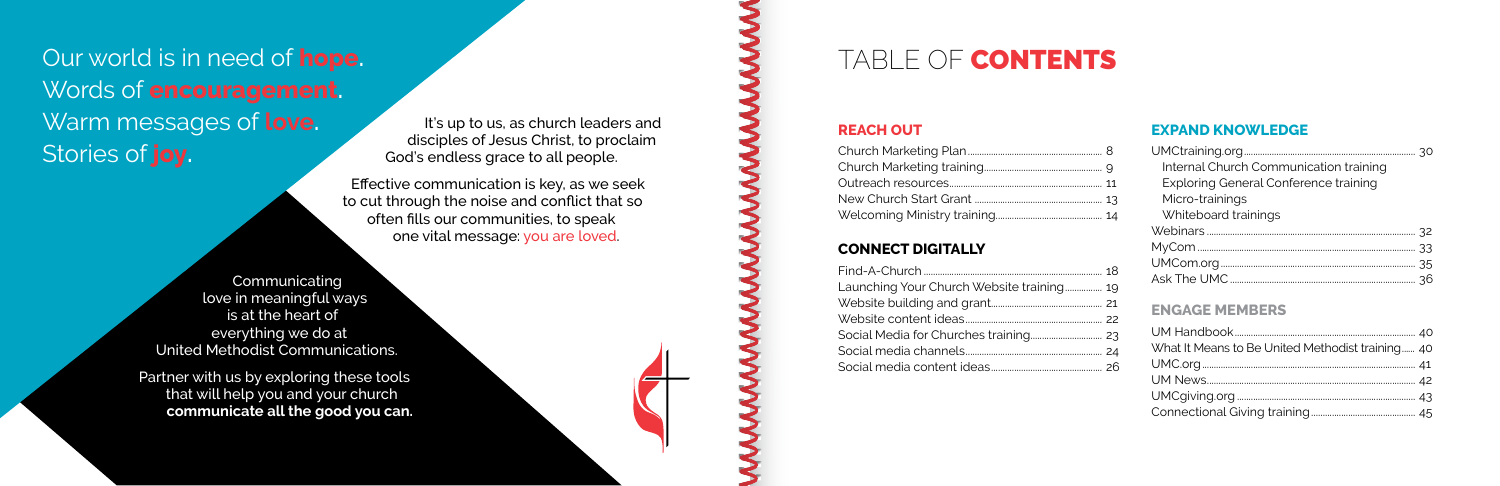







#### WE'RE HERE TO **HELP**

#### CONTACT LIST

**LOCAL CHURCH SERVICES** 1.888.346.3862 [LocalChurchServices@UMCom.org](mailto:LocalChurchServices%40UMCom.org%20?subject=) 

#### **CONNECTIONAL GIVING**

615.312.3573 [UMCgiving@UMCom.org](mailto:UMCgiving%40UMCom.org?subject=)

**TRAINING** [Training@UMCom.org](mailto:Training%40UMCom.org?subject=)

**UNITED METHODIST COMMUNICATIONS**  615.742.5400 [UMCom@UMCom.org](mailto:UMCom%40UMCom.org?subject=)

**UNITED METHODIST NEWS** [NewsDesk@UMNews.org](mailto:NewsDesk%40UMNews.org?subject=)

#### IMPORTANT LINKS

**CHURCH MARKETING PLAN TOOL** [UMCom.org/marketing-plan](http://UMCom.org/marketing-plan)

**COMMUNICATIONS RESOURCES**

[UMCom.org](http://www.umcom.org/)

**CONNECTIONAL GIVING**

[UMCgiving.org](http://www.UMCgiving.org)

**FIND-A-CHURCH** [Find-A-Church.org](http://Find-A-Church.org)

**MARKETING & COMMUNICATION**  [UMCom.org/MyCom](http://UMCom.org/MyCom)

**BEST PRACTICES:** 

**MEMBER INSPIRATION**

[UMC.org](http://UMC.org)

**OUTREACH RESOURCES**

[Outreach.com/UMC](http://Outreach.com/UMC)



**QUESTIONS ABOUT THE UNITED METHODIST CHURCH**  [UMC.org/contact](http://www.umc.org/contact)

**TRAINING** [UMCtraining.org](http://UMCtraining.org)

#### **UMCOM SOCIAL MEDIA CHANNELS**

[Facebook.com/UMCom](https://www.facebook.com/umcom/) [Instagram](https://www.instagram.com/umcommunication/?hl=en) & [Twitter:](https://twitter.com/umcommunication?lang=en) @UMCommunication

#### **UNITED METHODIST HANDBOOK**

[UMCgiving.org/HandbookLanguages](http://www.umcgiving.org/resource-articles/2017-2020-united-methodist-handbook-versions)

#### **UNITED METHODIST NEWS** [UMNews.org](https://www.umnews.org/)

**WEBSITE BUILDING** [UMCchurches.org](http://www.UMCchurches.org/)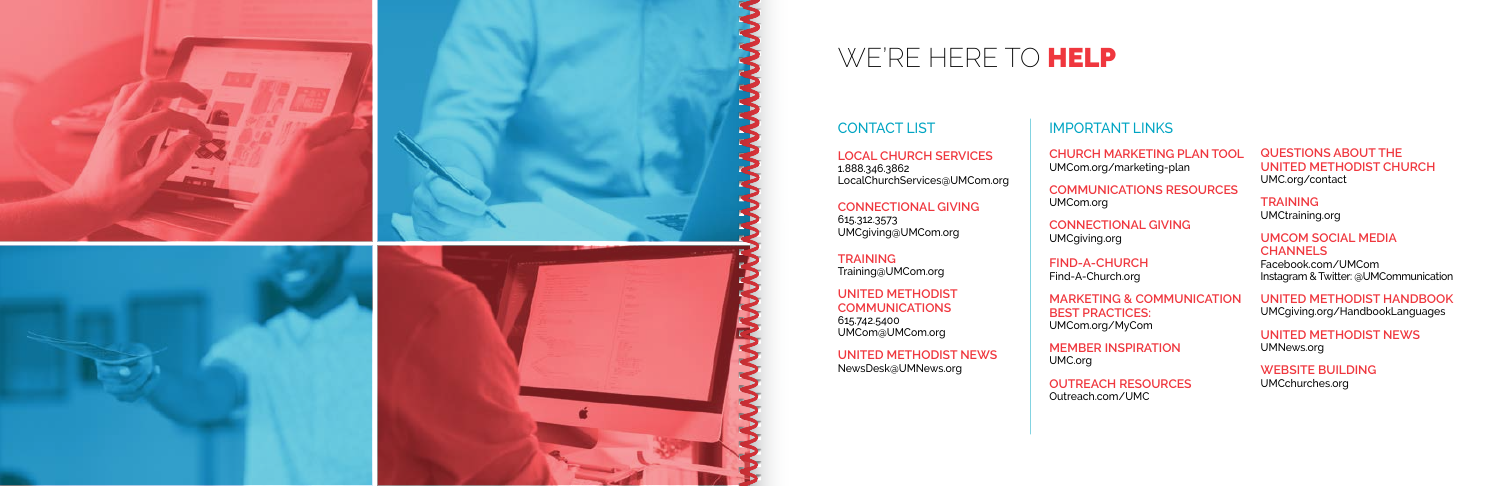# REACH OUT **to all the people you can.**

Discover tools to help your church grow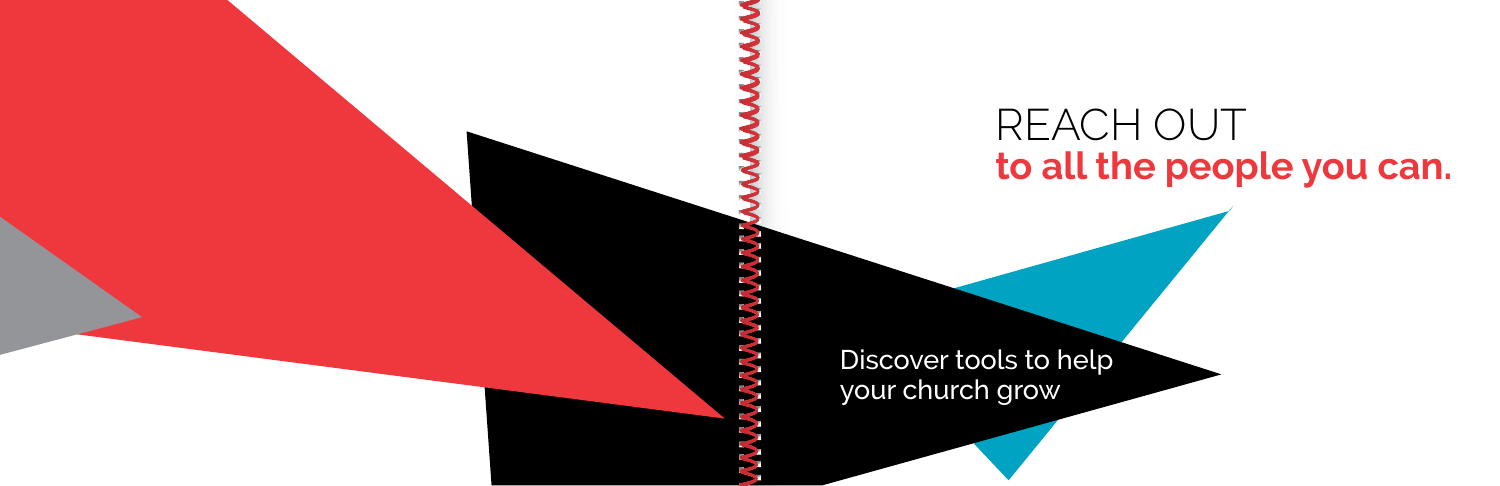Training experiences are available to help you deepen your knowledge of church marketing.

The **[Church Marketing](https://www.umctraining.org/product?catalog=Church-Marketing)** online training course leads you and your team through examining, dreaming and planning techniques. Along with the help of the **[Church Marketing Plan Tool](http://www.umcom.org/learn/market-your-church)**, the course will guide you on your journey to prepare an effective church marketing plan.

If you prefer an immersive experience, an in-person training opportunity might be what you are seeking. A **Face-to-Face training** will steer your team and other church leaders as you build a strategic marketing plan to assist as you reach out and connect with the community.

#### *Does your church need extra marketing support?* We can provide marketing services that will help your church reach new people in new ways! Learn more at **[UMCom.org/grants](http://www.UMCom.org/grants/)**.

# LEARN TO MARKET YOUR CHURCH

If your congregation needs guidance about how to reach out to your community effectively, turn to the **Church Marketing Plan Tool** at **[UMCom.org/marketing-plan](http://www.UMCom.org/marketing-plan/)**.

This resource will lead church marketing or outreach teams through two phases:<br>Research and vision

- **Research and vision**  Who are we as a church? Who are the spiritual seekers in our community?
- $\overline{\phantom{a}}$ **Strategy and implementation**



How do we connect with the community in a meaningful way?

Tips, tools and action items are available to support you throughout the process.

When you've completed all of the suggested steps, you'll have a customized, realistic and ready-to-implement marketing plan for your church!

# <span id="page-4-0"></span>PLAN FOR EFFECTIVE OUTREACH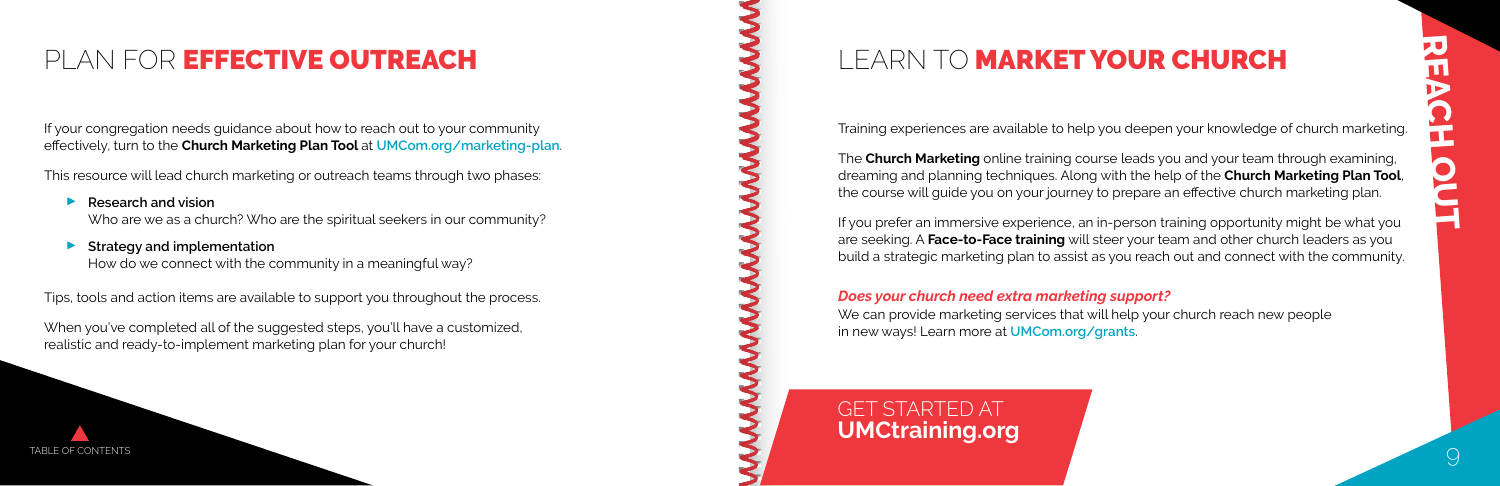#### <span id="page-5-0"></span>INSPIRE THE CONGREGATION TO REACH OUT

Encourage your congregation to participate in outreach efforts!<br>Ask them to help hang posters on community bulletin

- **Ask them to help hang posters on community bulletin boards** P<br>P
- **Invite them to bake cookies or treats, place them into small bags, attach an invitation card and give them to neighbors, friends, coworkers, acquaintances and family members**  $\overline{\phantom{a}}$
- **Distribute yard signs to families who live in neighborhoods near the church**
- $\overline{\phantom{a}}$  **Remind them to share your social media posts on their personal pages and in homeowner association, special interest or community groups to which they belong**
- → Black History Month<br>► Elack History Month
- **Lent/Easter**<br>Back to Sche
- ▶ Back to School
- ► Back to School<br>► Hispanic Heritage Month<br>► Advent/Christmas
- **Advent/Christmas**

Empowering your congregation to reach out to people in the community is key in connecting your church with surrounding neighborhoods, families and individuals.

Customizable resources are available at **[Outreach.com/UMC](http://Outreach.com/UMC)** to support your church as you extend warm invitations. The branded tools are designed to offer year-round, seasonal opportunities to spread a message of hope.

You can order print resources, such as postcards, invitation cards, banners, yard signs and posters, and download coordinating free digital tools. The suite of resources presents a thoughtful, holistic message of welcome to all who seek opportunities for community connections and deeper meaning in life.

#### EXPLORE OUTREACH RESOURCES

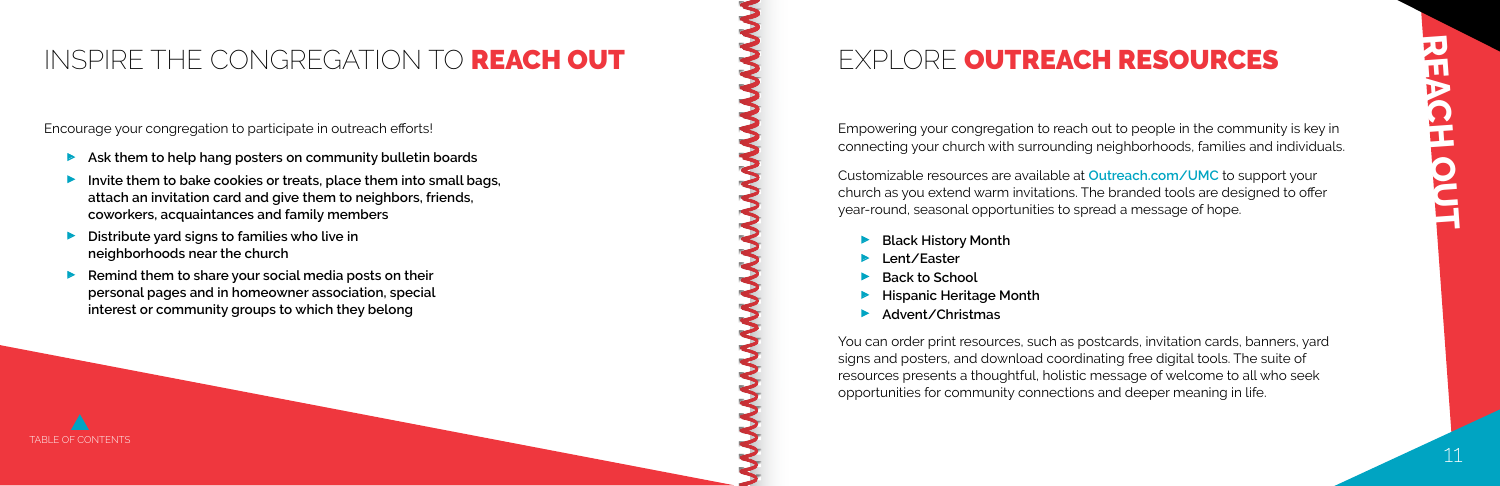<span id="page-6-0"></span>*"A lot of people ask about the church. They visit our Facebook page and go to our church. That's awesome because we are reaching more people. Thank you!"*

> **- THE REV. MAIKEL ROJAS** *Pastor of Tabernáculo de Avivamiento in Louisville, Kentucky, and New Church Start Grant recipient*

If your church is less than five years old, a **New Church Start Grant** might be just what you need to build awareness and excitement for your worship and ministry opportunities.

Grants, tailored to each church, may include products and services such as:

- **Examples to each charch, may filer**<br> **Marketing strategy consultation**<br>
Graphics. logo and branding surf
- ▶ Graphics, logo and branding support<br>▶ Social media quidance
- **Social media guidance** P<br>P
- **Website hosting and training** P<br>P
- **Email communication coaching**
- **Email communical**<br>**Promotional items**

# EXPAND AWARENESS OF A NEW CHURCH

#### LEARN MORE AND APPLY AT **[UMCom.org/grants](http://UMCom.org/grants)**

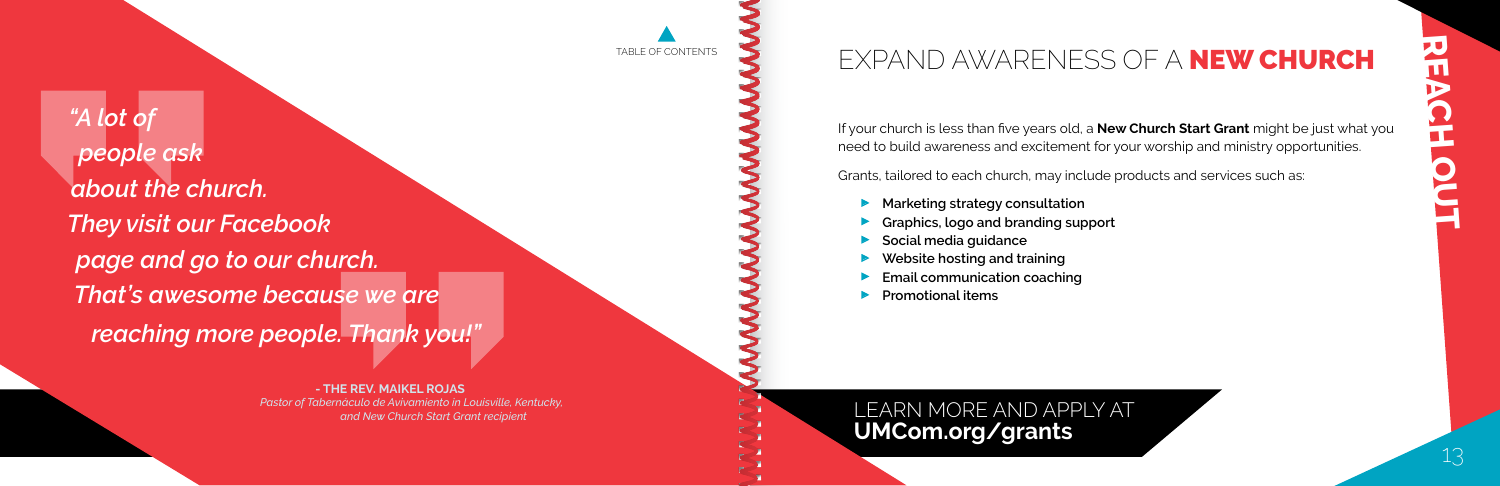# **REACH OUT**



**What if your church held an outreach event in your community each quarter of the year?** 

**With consideration to where people gather and what they like to do, what events would resonate in your community?** 

# DREAM ALL YOU CAN

Outreach isn't all about invitation. The **[Welcoming Ministry](https://www.umctraining.org/product?catalog=Welcoming-Ministry)** online training course will help you and your congregation appreciate fully the vital importance of hospitality as a ministry.

After completing the course, you'll be able to:<br>Assess vour church's welcoming attitu

- **Assess your church's welcoming attitude** P<br>P
- **Use tips, tools and techniques to make your church more welcoming** P<br>P
- **Make your church more accessible to visitors and members** P<br>P
- **Welcome guests to your church effectively**

# <span id="page-7-0"></span>MINISTER THROUGH HOSPITALITY

GET STARTED AT **[UMCtraining.org](http://UMCtraining.org)**

[TABLE OF CONTENTS](#page-1-0) **15**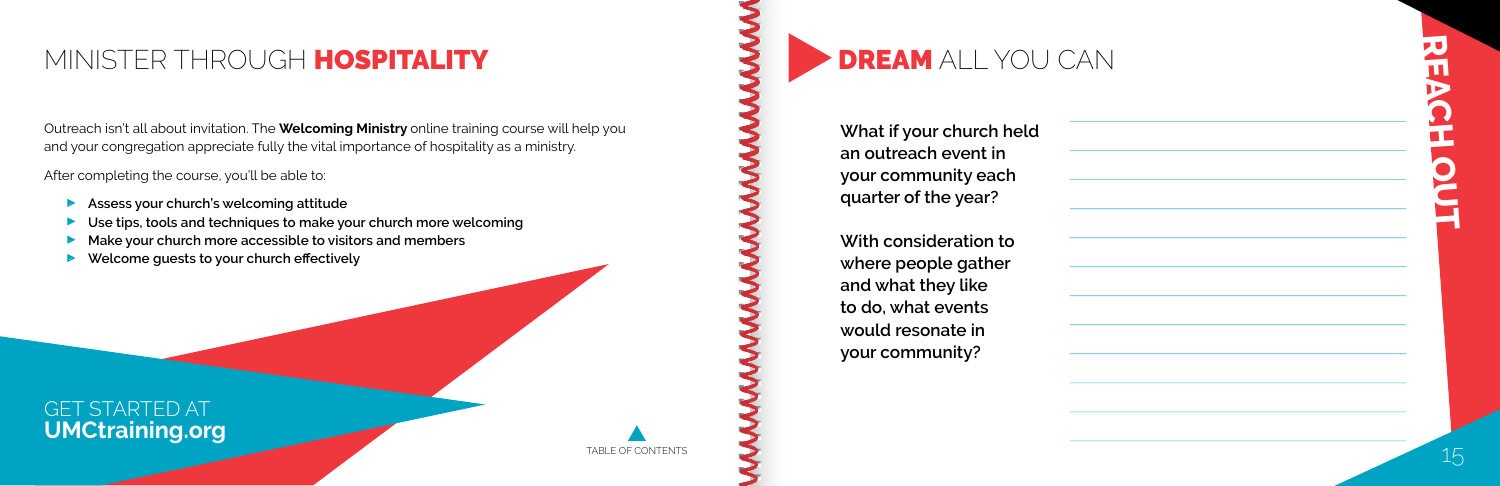# PROCLAIM THE GOOD NEWS in all the places you can.



Become a digital messenger of love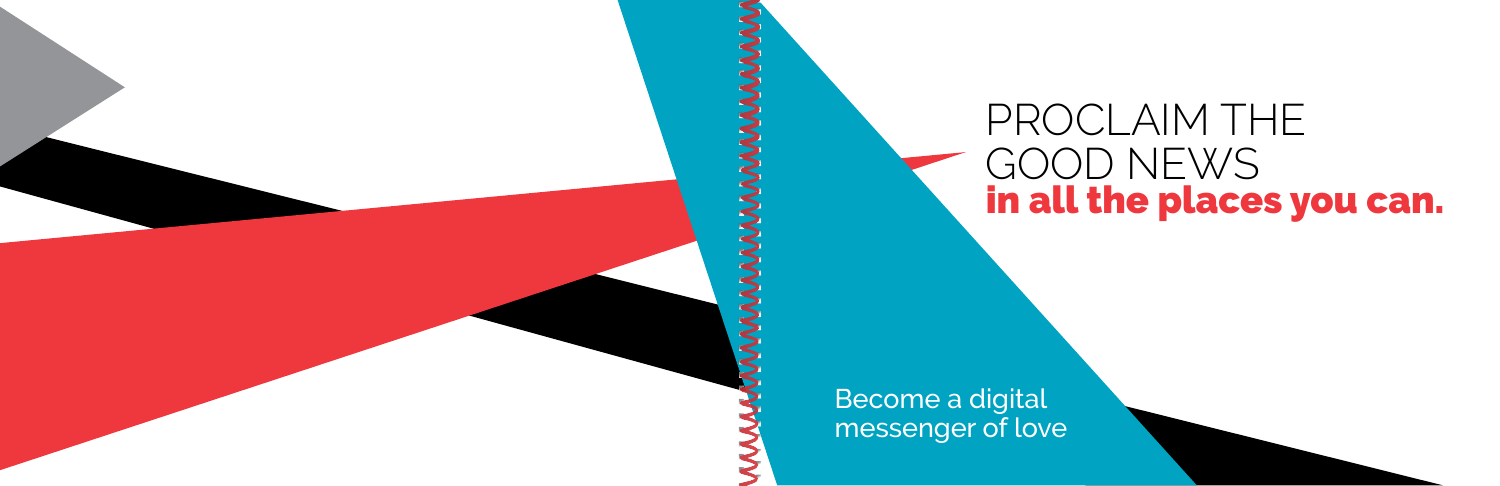

Many people will visit your church on the web to help them decide if they should visit in person. When people in your community search for nearby United Methodist churches on **[Find-A-Church.](http://Find-A-Church.org) [org](http://Find-A-Church.org)**, what do they see when they click on your profile?

If you haven't updated your church's profile recently, do it today! You have the opportunity to include contact details, worship times, a map, visitor information, links to your website and social media channels, and more.

#### *Get started!*

- **1.** Visit **[Find-A-Church.org](http://Find-A-Church.org)** and search for your church
- **2.** Click on your church's profile, scroll down to the bottom of the screen and click on the red button titled, "Update church information"
- **3.** Make necessary updates, add information that visitors will need to know and share some details about your congregation

#### GET STARTED AT **[UMCtraining.org](http://UMCtraining.org)** [TABLE OF CONTENTS](#page-1-0) 19



er you complete the course, you will be able to:<br>▶ Begin navigating and building a website on the WordPress platform<br>▶ Identify your website's target audience

Your efforts to keep your profile updated and welcoming will ensure visitors can connect with your congregation online before they attend an event or worship service!

#### LEARN ABOUT **WEB MINISTRY**

# <span id="page-9-0"></span>CONNECT WITH VIRTUAL VISITORS

An important step in creating an engaging and meaningful online presence is ensuring your church has a website that both informs members and welcomes visitors.

Learn more about digital ministry through the **[Launching Your Church Website](https://www.umctraining.org/product?catalog=Launching-Your-Church-Website)** online training course. The course introduces the tools you need to plan, build and launch an online strategy that will help people connect with your church in a new way.

After you complete the course, you will be able to:

- 
- **IDENT IN STARK IS A LOCAL META**<br> **Lettablish the goal of your website and y**
- **Establish the goal of your website and your overall message** Establish the goal of your website and your overall message<br>
Create and design content, menus and proper page structure
-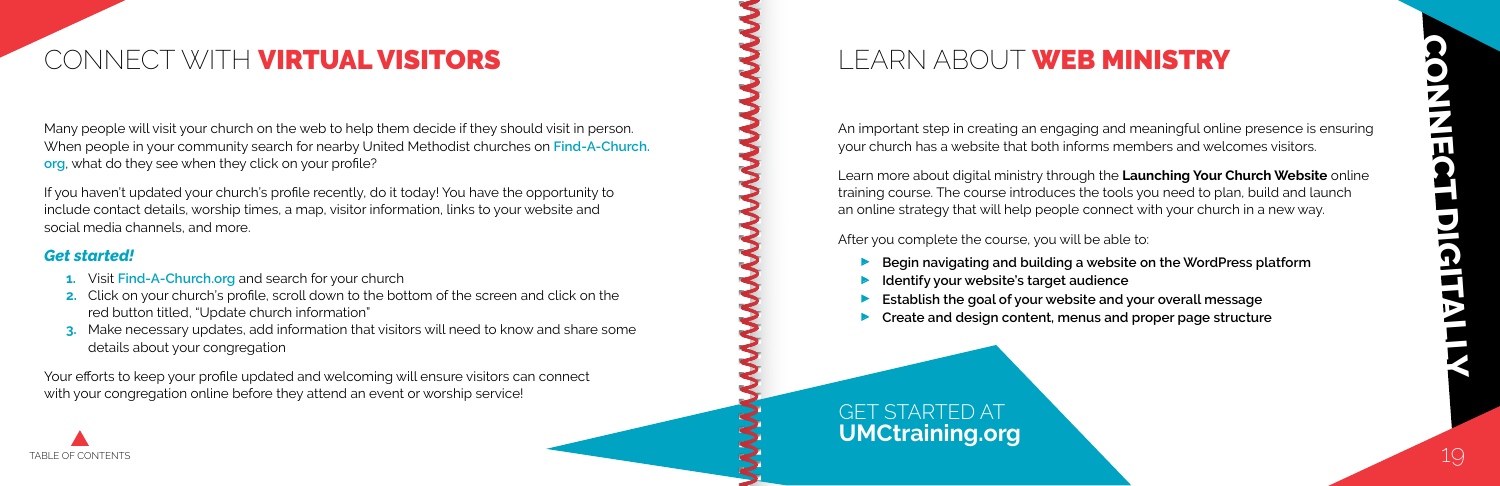<span id="page-10-0"></span>*"When first asked to develop a new website for our church, I was quite reluctant as I knew absolutely nothing about designing a website, much less how to upload YouTube videos. However, after having received a grant from [United Methodist Communications (UMCom)], I knew I couldn't say 'no.' … As I sat in front of a blank screen with no idea where to go from there, I was terrified.* 

If your church does not have a website, or needs to build a new one, you can begin crafting a website at **[UMCchurches.org](http://UMCchurches.org)**. The affordable website-building service, which begins at just *\$5 per month*, includes everything you need to create an established online presence: oer month, includes everything you need to creat<br>▶ **Mobile-ready, secure and modern websites**<br>▶ UMC-branded WordPress themes

*"My panic was soon lessened when I contacted UMCom and asked for help. What a wonderful group of folks who are only an email away. If your church is on the fence about developing a website, have no fear; the UMCom Website Support Team is ready, willing and able to assist you.*

- 
- **► UMC-branded WordPress themes**<br>► Web hosting
- **Web hosting**
- ► Web hosting<br>► Google apps and plug-ins<br>► Digital storage and email a
- **Digital storage and email accounts** Q
- **Support ticket and phone tech support**

*"You, too, can become a website developer AND learn all about YouTube to promote your church."*

> - PATTY SHREVE *Communications Committee leader at Hopewell United Methodist Church in Eatonton, Georgia, and Web Development Grant recipient*

#### GET STARTED AT [TABLE OF CONTENTS](#page-1-0) **UMCChurches.org**



A **[Website Development Grant](http://www.umcom.org/services-products/website-development-grants)** opportunity is offered periodically to local churches that need a website. The grants provide all of the above services, as well as training and domain registration for one year. All you need to get started is a volunteer with basic computer skills who can coordinate your project. Learn more and apply at **[UMCom.org/grants](http://UMCom.org/grants)**.

#### BUILD A NEW WEBSITE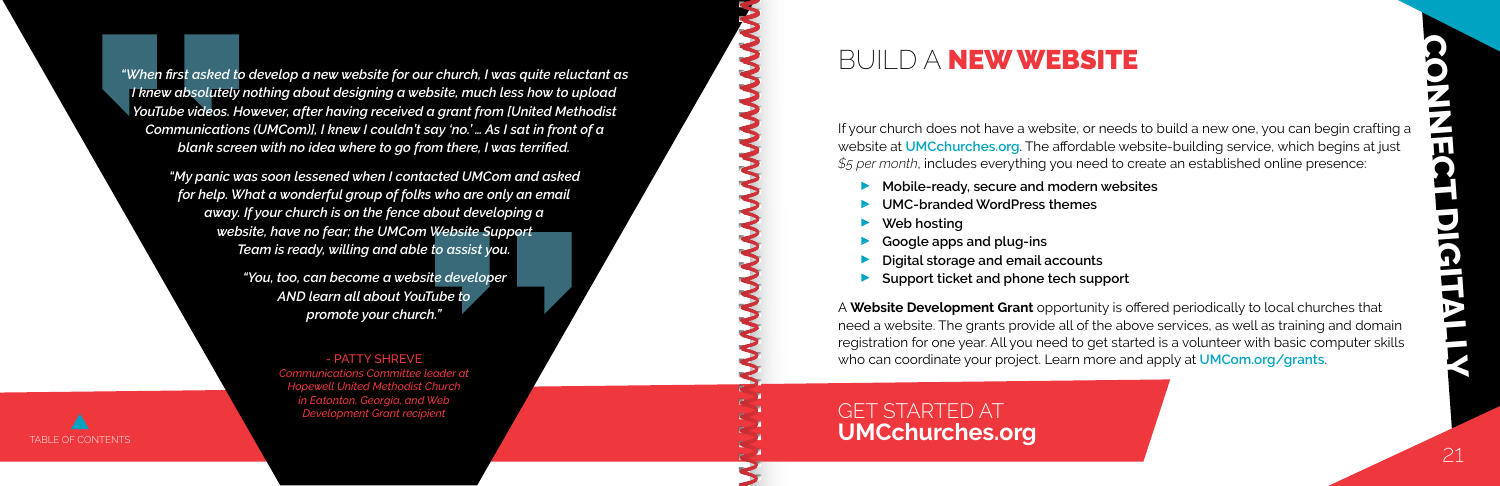# <span id="page-11-0"></span>CREATE ENGAGING CONTENT

After your church has created a website, you'll need to fill the pages with information and inspiring content.<br>**Include worship information ar** 

#### EXPLORE MORE IDEAS AT **[UMCom.org/WebTips](http://UMCom.org/WebTips)**

- **Include worship information and details visitors need to know** P<br>P
- **Incorporate news, upcoming events, discipleship opportunities and updates for which members will be searching**  $\overline{\phantom{a}}$
- **Outline your church's vision, mission and beliefs** P<br>P
- **List contact information, links to your social media channels, a map and directions** P<br>P
- **Feature photos that illustrate the life of your congregation** P<br>P
- **If needed, incorporate beautiful stock photography from a creative commons library, such as [TheStocks.im](http://TheStocks.im)**
- Understand the largest social media platforms<br>■ Understand the largest social media platforms<br>■ Develop a social media presence
- **Develop a social media presence**<br> **Deparate A** Enguage with the members of your
- **Engage with the members of your congregation using social media** V<sub>V</sub>
- V<sub>V</sub>
- **Create a more dynamic and engaging ministry on the web**

As you build a digital presence, you'll want to establish engaging social media profiles. Recruiting tech-savvy volunteers is a helpful way to ensure your pages stay active. Consider looking to members who already use social media regularly and who might have great ideas for content and online outreach.

You and your team can also enroll in the **[Social Media for Churches](https://www.umctraining.org/product?catalog=Social-Media-For-Churches)**  online training course. The learning experience will equip you to:

**Reach out to new people in your community on platforms they already use**

#### LEARN ABOUT SOCIAL MEDIA

GET STARTED AT **[UMCtraining.org](http://UMCtraining.org)**

[TABLE OF CONTENTS](#page-1-0)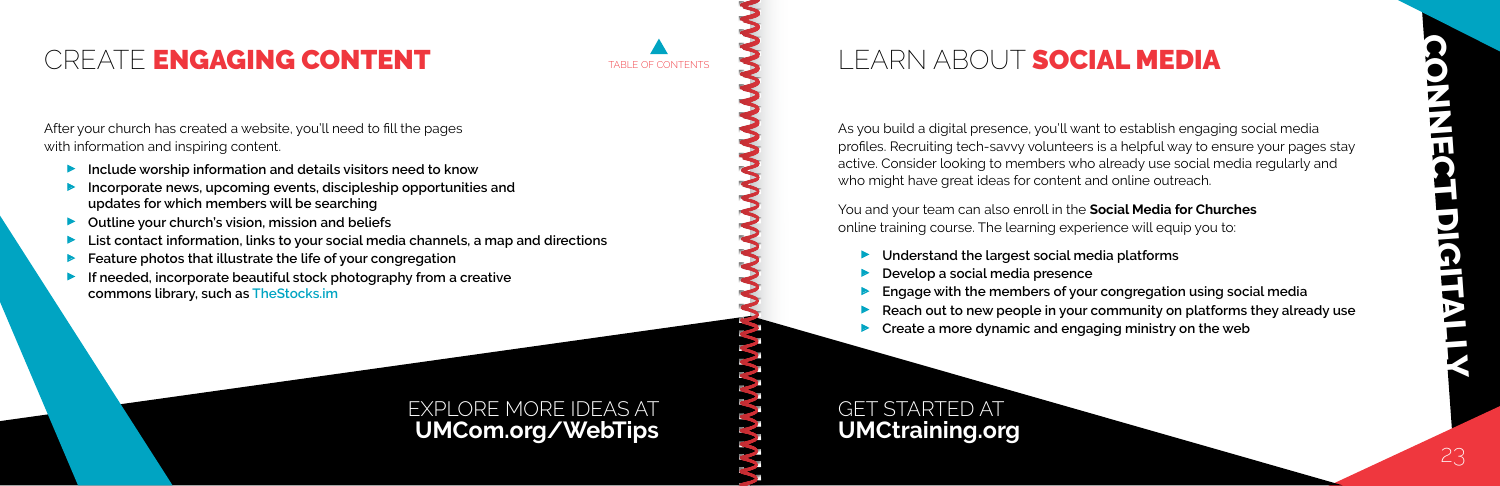Social media allows your church to share positive messages, extend invitations, inspire faith and engage with the community. Here is a brief overview of available social media platforms you might consider incorporating into your church communications:

- **Instruction and Polymer interperating intervention communications.**<br> **[Instagram,](https://www.instagram.com/) a photo-sharing platform especially popular with younger audiences, allows you to tell the story of your church visually.**
- $\overline{\phantom{a}}$  **[YouTube](http://www.YouTube.com/), a video-sharing platform, can house all of your video content for easy sharing across other social media platforms and your website.**
- Q **[Twitter](http://www.Twitter.com/) is best used for online conversations, and while it does require a bit more time and maintenance, it can open doors for deeper connections with your followers.**

►<br>► [Facebook](http://www.Facebook.com/) is easy to use and reaches a diverse group of people. **It allows a variety of written and visual posts, event pages, easily sharable content, affordable advertising and more. A Facebook Live feature enables you to livestream worship services and events so you can instantly connect with an online audience.** 

### <span id="page-12-0"></span>ENGAGE ON SOCIAL MEDIA

LEARN MORE ABOUT THESE SOCIAL MEDIA PLATFORMS BY WATCHING FREE, ON-DEMAND WEBINARS AT **[UMCom.org/webinars](http://UMCom.org/webinars)**

**7.** Ask your congregation to follow your account by including a link to your new Facebook page on your website, in emails, on signs around the

**If your church is not currently active on social media, we recommend getting started by launching a Facebook presence. If you don't already have an account, here's how to begin:** 

**1.** Go to **[Facebook.com/pages/create](http://Facebook.com/pages/create)** and log in using your personal account information (you will be the administrator of your church's page)

**3.** Type the name of your church (consider matching this to your website

- 
- **2.** Choose "Business or Brand"
- address i.e. "Smithtown UMC")
- **4.** In the category field, type "Church"
- **5.** Click "Continue" and follow the step-by-step instructions
- **6.** Once your page is created, add a profile and cover photo, contact information, your church's mission statement, worship service times and other helpful details
- church building and in a bulletin insert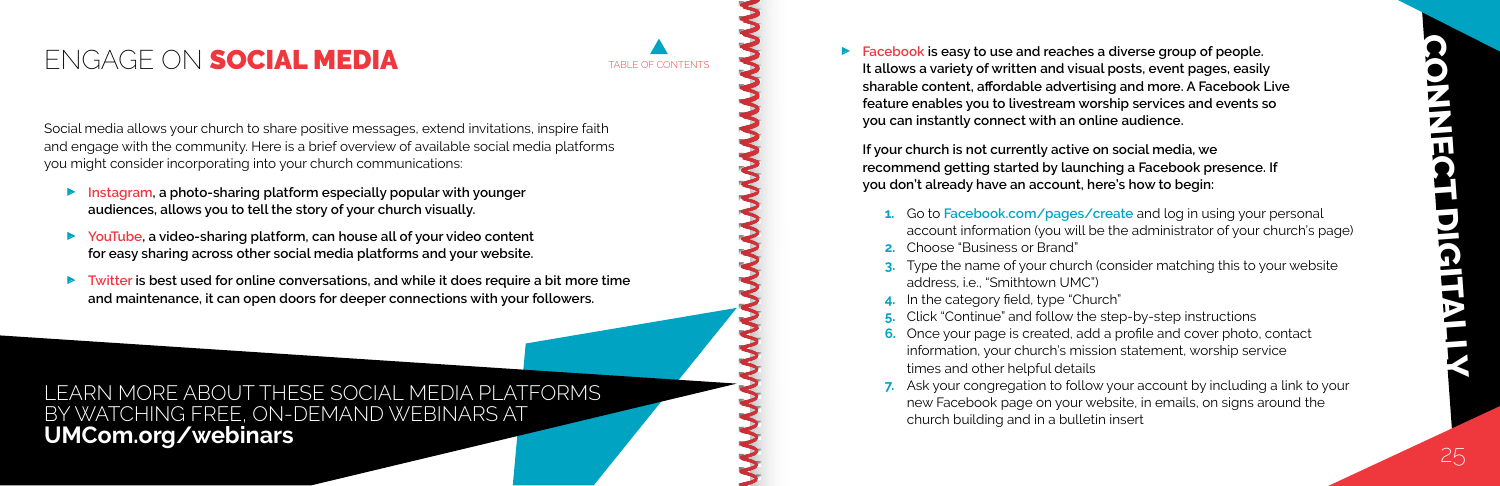# **CONNECT DIGITALLY**

## <span id="page-13-0"></span>POST INSPIRING CONTENT

Once you have a social media presence, you'll need to post and engage with people as they comment, like and share your posts, photos and videos.

When thinking about what to post on your social media channels, consider:<br>Asking and answering questions so you can get to know your onlin

- **Asking and answering questions so you can get to know your online congregation** P<br>P
- **Sharing Bible verses, beautiful photos or encouraging messages from your pastor**  $\overline{\phantom{a}}$
- **Posting photos of worship services and events so people can get a glimpse into the life of your congregation**
- Q **Filming a brief tour of your church so potential visitors can see where to park, enter the building, find child care and learn about the church**  $\overline{\phantom{a}}$
- **Establishing event pages about one month prior to special events for easy sharing and invitations**  $\overline{\phantom{a}}$
- **Following The United Methodist Church so you can share posts and get ideas: [Facebook.com/UnitedMethodistChurch](http://Facebook.com/UnitedMethodistChurch) and [Facebook.com/UMCRethinkChurch](http://Facebook.com/UMCRethinkChurch)**

# [TABLE OF CONTENTS](#page-1-0) **DREAM** ALL YOU CAN

**Think of all of the people in your community who are active on social media.**

**How can your church increase social media presence to extend a digital message of love and welcome?**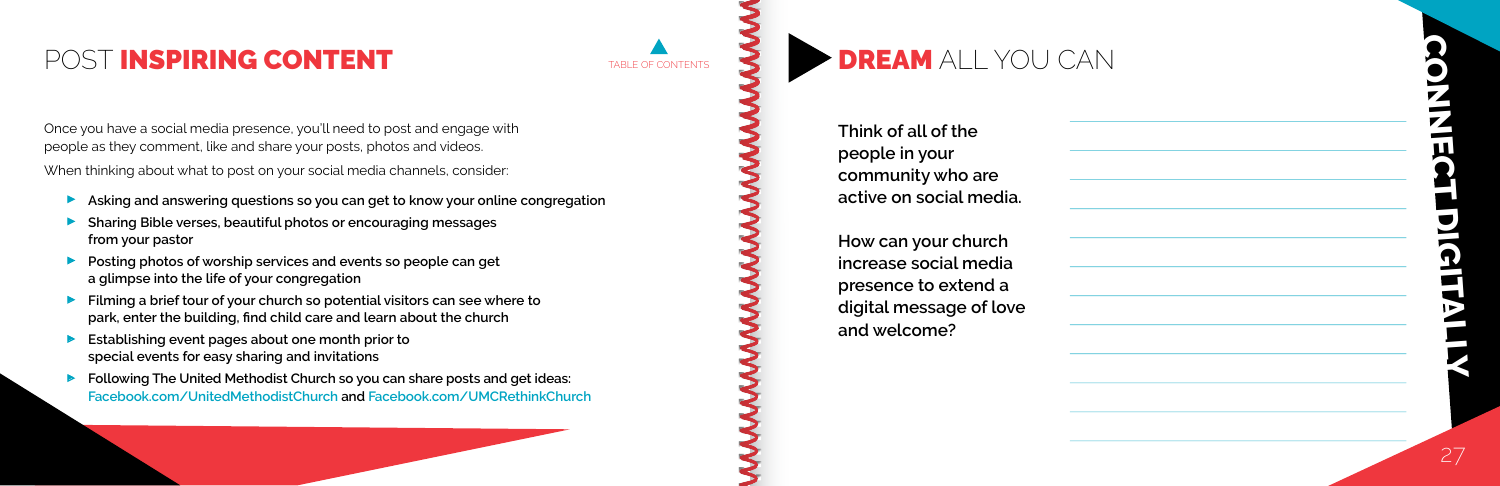# EXPAND YOUR KNOWLEDGE **in all the ways you can.**

Learning new skills and building understanding opens doors for ministry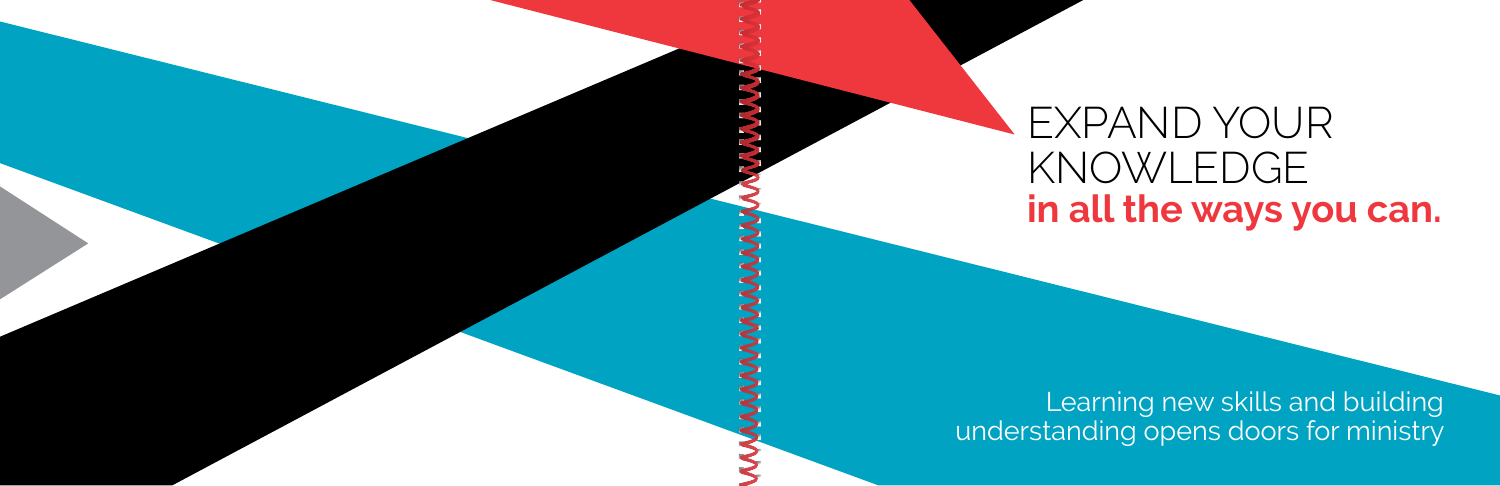**EXPAND KNOWLEDGE**

Opportunities for learning abound at **[UMCtraining.org](http://UMCtraining.org)**. Many courses are highlighted throughout this leader guide, with topics ranging from church marketing and web development to new member information and connectional giving.

Two new courses were added recently to the online training library:

The **[Internal Church Communication](https://www.umctraining.org/product?catalog=Internal-Church-Communication)** course teaches church leaders the tools and techniques needed to create a communication plan tailored to their congregation. This includes consistent messaging, email and newsletter communications, and working with volunteers.

The **Exploring General Conference** course helps participants gain a better understanding of how the church works, its rich history and legislative process, and the basic information necessary to understand the importance and function of General Conference.

LEARN IN SHORT SESSIONS

## <span id="page-15-0"></span>EXPLORE TRAINING COURSES

If you have limited time available to enroll in a full training course, consider a **[Micro-training](https://www.umctraining.org/catalog?pagename=Micro-Training)**. These free, on-demand learning opportunities offer 20-minute "bursts of knowledge" on communication topics such as Facebook outreach and sharing your church through pictures and videos.

When time is really short, you can watch a **[Whiteboard training](https://www.umctraining.org/product?catalog=White-Board-Series)**  video. Through hand-drawn illustrations and narration, these quick, fun lessons will expand your knowledge about topics such as reaching out to spiritual seekers.



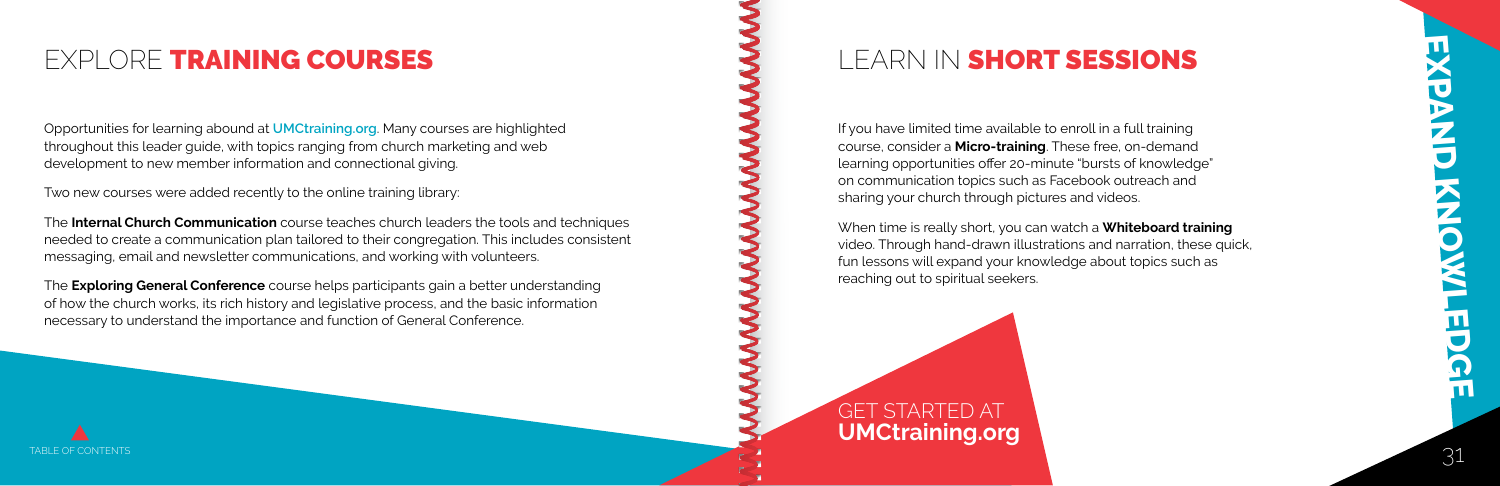**Webinars** focus on very specific topics, with experts sharing helpful tips and answering questions from participants.

Offered throughout the year, webinars include timely information perfect for beginners and those more familiar with the subject at hand.

You can view recordings of past webinars at **[UMCom.org/webinars](http://UMCom.org/webinars)**, including: Q

- **Social media Q&A** P<br>P
- **How to use Instagram** P<br>P
- **How to use YouTube** P<br>P
- **Facebook event promotion** P<br>P
- **Email marketing** P<br>P
- **Publicity**

#### <span id="page-16-0"></span>WATCH A WEBINAR

In the ever-changing world of technology, communication and marketing, the possibilities for local church ministry are growing every day. Stay informed about all things church marketing by subscribing to **[MyCom](http://www.umcom.org/news/mycom-tips-enewsletter)**, our twice-monthly e-newsletter.

**[MyCom](http://www.umcom.org/news/mycom-tips-enewsletter)** offers information designed to help you learn skills and strategies that will boost your outreach and communication efforts. An accompanying **[MyCom](http://www.umcom.org/topics/mycom-church-marketing-podcast)  [Church Marketing Podcast](http://www.umcom.org/topics/mycom-church-marketing-podcast)** provides another opportunity to hear from experts.

# You'll find:<br>**Ea:**

- **Easy insider outreach ideas**  $\blacktriangledown$
- **Email best practices**  $\blacktriangledown$
- **Proven giving campaign plans**
- **Social media tips**<br>
Social media tips<br>
New technology
- **New technology updates and tutorials** V<sub>V</sub>
- **Step-by-step guides**

START EXPLORING AND SUBSCRIBE AT





#### STAY UPDATED WITH **MYCOM**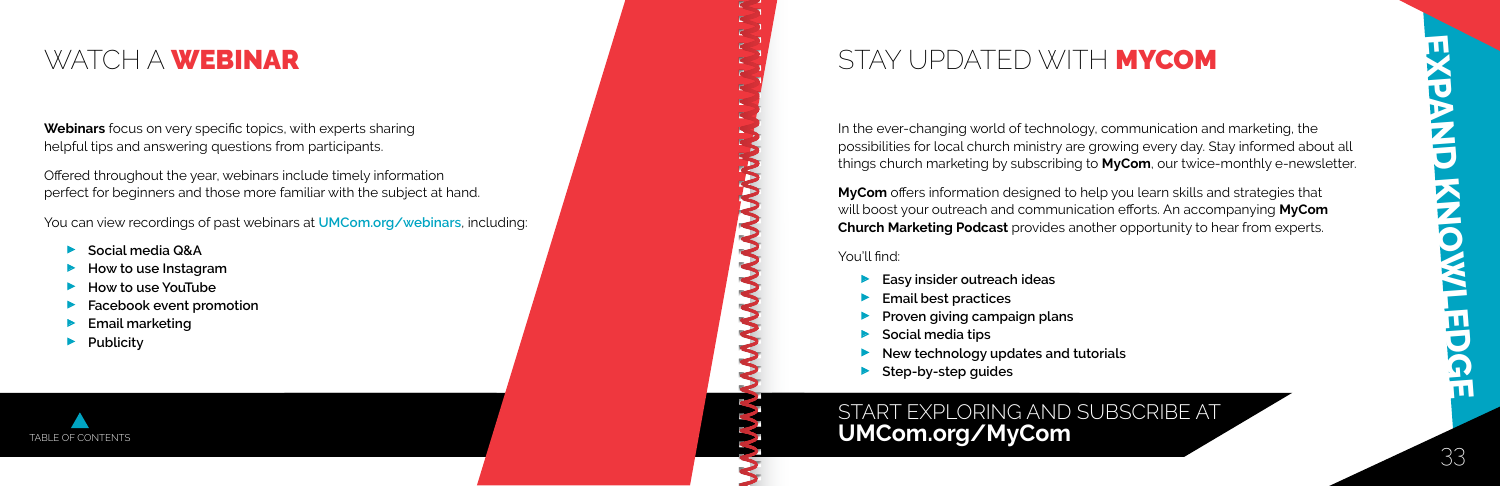<span id="page-17-0"></span>*Find more resources and helpful information from across the denomination – available in English, Spanish and Korean – on the recently launched ResourceUMC.org website, developed specifically for church leaders!*

#### SEARCH OUR **WEBSITE**

**[UMCom.org](http://UMCom.org)** is the official website of United Methodist Communications. The site is full of articles, videos, information, resources, ideas and tips about church marketing, outreach, communication, technology and more.

No matter the size of your congregation or your familiarity with church marketing, **[UMCom.org](http://UMCom.org)** has content in English, Spanish and Korean that has been created with all church leaders in mind.

VISIT US AT **[UMCom.org](http://UMCom.org)**

[TABLE OF CONTENTS](#page-1-0) STATES AND THE SERVICE OF CONTENTS AND THE SERVICE OF CONTENTS STATES OF CONTENTS STATES OF CONTENTS STATES AND THE SERVICE OF CONTENTS STATES OF CONTENTS OF CONTENTS OF CONTENTS OF CONTENTS OF CONTENTS O

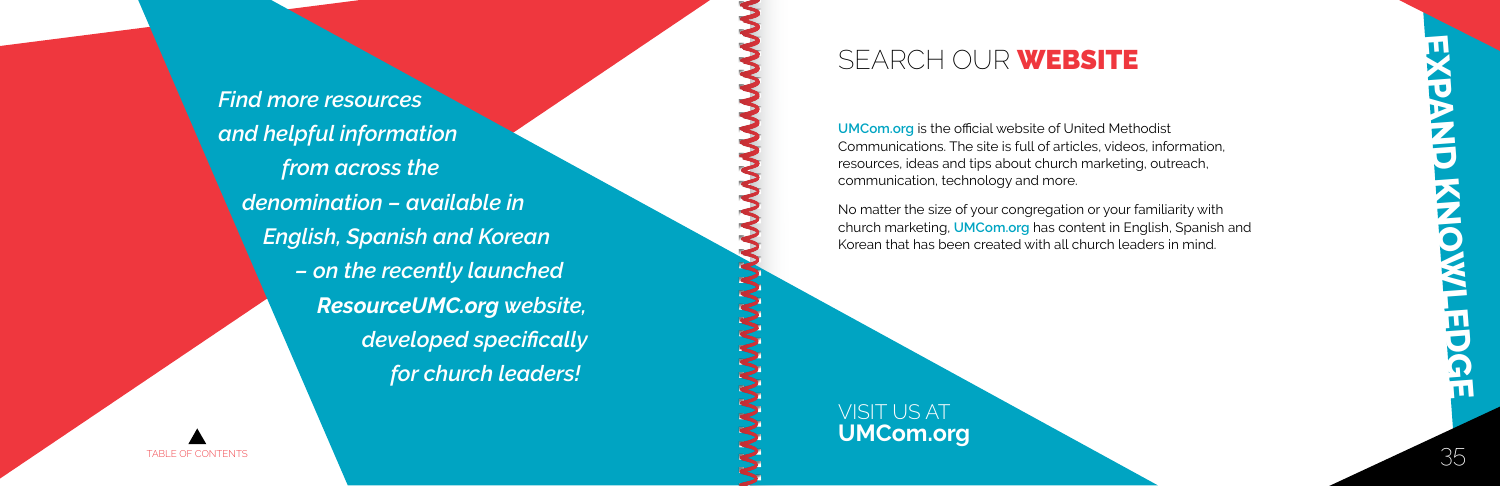# **EXPAND KNOWLEDGE**

Developed by the official information service of The United Methodist Church, [Ask The UMC](http://UMC.org/AskTheUMC) features details about topics such as:

- **Let United Methodist beliefs**
- **Church history and structure<br>Missions and ministries**
- 
- **Missions and ministries**<br>**Celebrations and holidays**

Sometimes learning is best achieved by asking questions and discovering answers. A diverse collection of frequently asked denominational questions and their answers is available at **[UMC.org/AskTheUMC](http://UMC.org/AskTheUMC)**.

You can also Ask The UMC your questions! Whether you are trying to locate a pastor, conduct research, find resources or understand a denominational stance, you can reach out via live chat or email at **[UMC.org/contact](http://UMC.org/contact)** .

# <span id="page-18-0"></span>EXPLORE QUESTIONS AND ANSWERS



**and abilities of people in your congregation.**

**Are these talents celebrated and used in ways that bless each individual while also boosting ministry and outreach?**

DREAM ALL YOU CAN

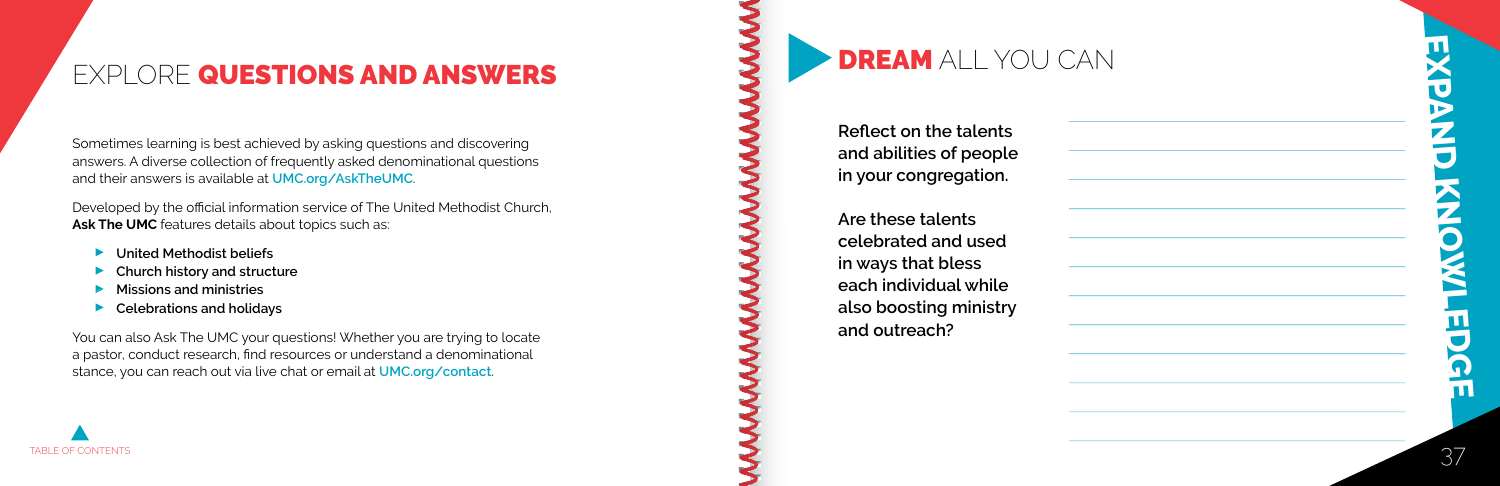Help congregants stay connected with the denomination, grow in faith and give generously

# INFORM AND INSPIRE YOUR CONGREGATION **by all the means you can.**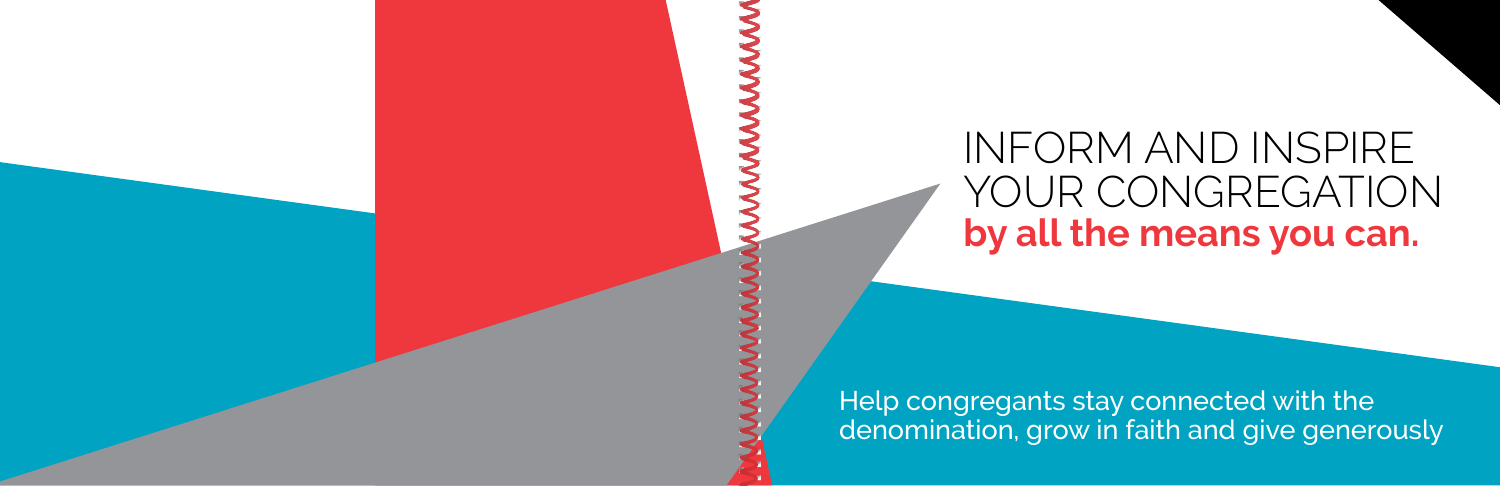The **[United Methodist Handbook](http://www.umcgiving.org/resource-articles/2017-2020-united-methodist-handbook-versions)** is a free resource filled with comprehensive information about the denomination and the ways we live out our global mission. It's helpful for visitors, members and confirmation classes as they grow in knowledge and understanding of The United Methodist Church.

The booklet is available in English, Portuguese, Spanish, French, Russian and Korean at **[UMCgiving.org/HandbookLanguages](http://UMCgiving.org/HandbookLanguages)**.

The **[What It Means to Be United Methodist](https://www.umctraining.org/product?catalog=What-It-Means-to-be-United-Methodist)** online training course offers an interactive way to learn about denominational beliefs, history and structure. Get started with the free, one-hour course at **[UMCtraining.org](http://UMCtraining.org)**.

[TABLE OF CONTENTS](#page-1-0)  $41$ 

#### INSPIRE THE **CONGREGATION**

#### <span id="page-20-0"></span>EQUIP NEW MEMBERS

Find everything your members need to know about what it means to be United Methodist at **[UMC.org](http://UMC.org)**. The site is a connection point for the global church, including information to keep members aware of who we are, what we believe, how we serve, our daily spiritual journey and more. **[UMC.org](http://UMC.org)** content is offered in English, Spanish, French and Korean.

An accompanying e-newsletter, **[United Methodist Now](http://UMC.org/newsletter)**, delivers timely, inspiring content that will strengthen members' daily walk with Christ, teach them about denominational history and beliefs, and offer a chance to learn about the global work of the church. Ask your members to subscribe at **[UMC.org/newsletter](http://UMC.org/newsletter)**.

The **[Get Your Spirit in Shape](http://www.umc.org/what-we-believe/get-your-spirit-in-shape)** podcast is a further resource for United Methodists seeking inspiration for faith formation. Listen at **[UMC.org/podcasts](http://UMC.org/podcasts)**.

Members can engage with others on social media at **[Facebook.com/UnitedMethodistChurch](http://Facebook.com/UnitedMethodistChurch)**, on **[Instagram @UnitedMethodistChurch](https://www.instagram.com/unitedmethodistchurch/?hl=en)** and on **[Twitter @UMChurch](https://twitter.com/umchurch)**.

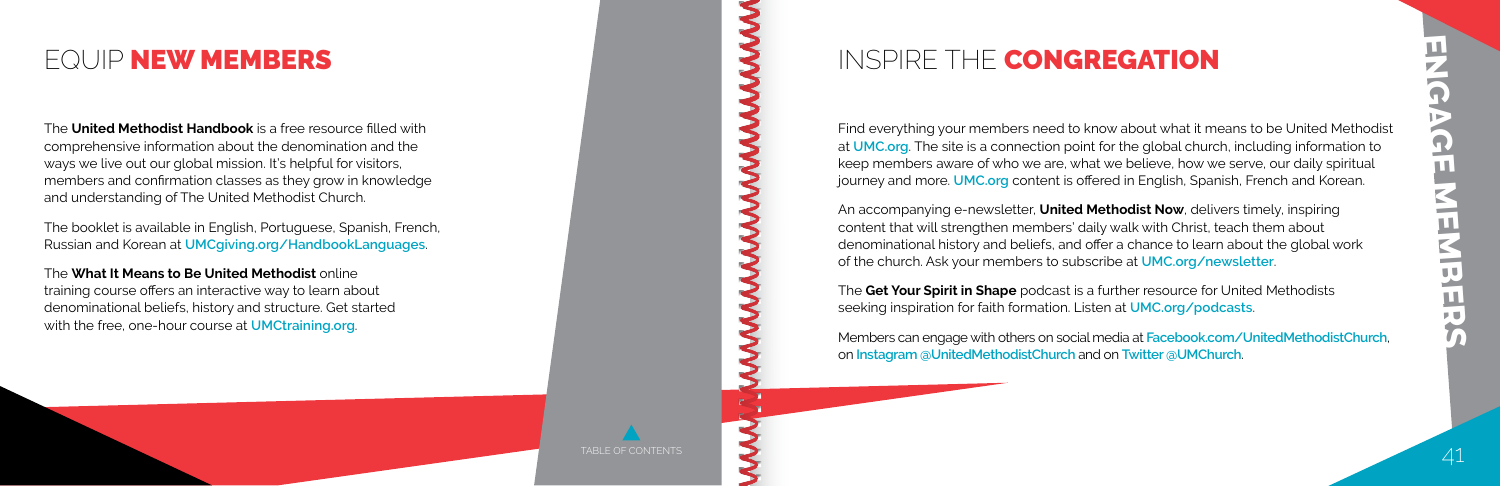**UM News** is the official source of comprehensive, global news about The United Methodist Church.

UM News operates with editorial freedom and provides in-depth, trusted and thought-provoking multimedia news coverage in English, Spanish, Portuguese, French and Korean.

You and your congregation can plug in to denominational news by:<br>Subscribing to receive email updates via the Daily or Week

- **Subscribing to receive email updates via the Daily or Weekly Digest at [UMC.org/UMNews-subscribe](http://UMC.org/UMNews-subscribe)**
- $\overline{\phantom{a}}$  **Engaging in conversation on social media at [Facebook.com/](http://Facebook.com/UMNews) [UMNews](http://Facebook.com/UMNews) or on [Twitter @UMNS](https://twitter.com/UMNS?ref_src=twsrc%5Egoogle%7Ctwcamp%5Eserp%7Ctwgr%5Eauthor)**

#### <span id="page-21-0"></span>STAY PLUGGED IN

READ THE LATEST ARTICLES AND FEATURES AT **[UMNews.org](http://UMNews.org)**

When you are seeking resources and ideas to help grow generosity in your congregation, turn to **[UMCgiving.org](http://UMCgiving.org)**.

- Q **Pastors and church leaders are invited to use the Together, We Do More resource kit, designed to empower generosity through e-books, social media imagery, offering talks, sermon illustrations and videos. Download the kit at [UMCgiving.org/TogetherWeDoMore](http://UMCgiving.org/TogetherWeDoMore).**
- Q **Receive timely tips and tools that will help you lead your congregation in authentic, generous living. Subscribe to Giving Notes, a twice-monthly free e-newsletter, at [UMCgiving.org/GivingNotes](http://UMCgiving.org/GivingNotes).**
- Q **Mission Moments and More supports your efforts to inspire giving in gatherings and worship services through compelling stories, offertory prayers and newsletter copy. Subscribe at [UMCgiving.org/MMM.](http://UMCgiving.org/MMM)**





#### ENCOURAGE GENEROSITY

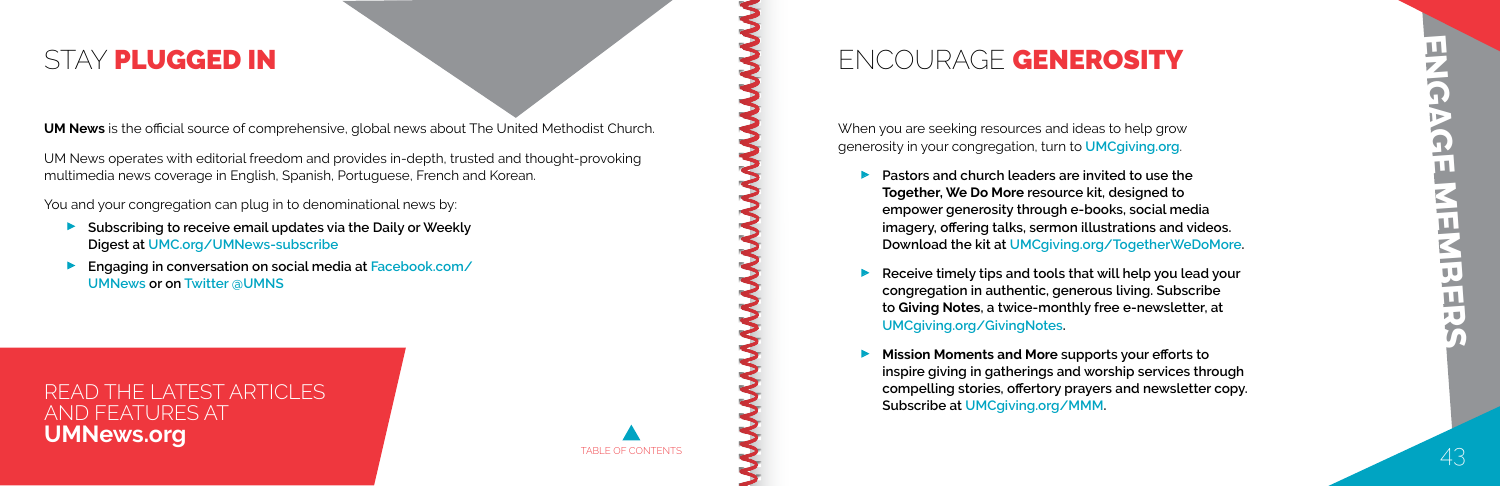- **Six annual churchwide Special Sundays bring the denomination together through designated giving. Resources to help inspire generosity on these special days include worship tools, offering talks, social media imagery, videos and more. Learn more at [UMCgiving.org/SpecialSundays](http://UMCgiving.org/SpecialSundays).**
- $\overline{\phantom{a}}$  **Connectional Giving and our apportionment system allow each individual giver to make an impact around the world. Learn more in the God loves. God gives. booklet at [UMCgiving.org/ApportionBook](http://UMCgiving.org/ApportionBook).**
- $\blacktriangleright$  . **Members who are called to participate in worldwide mission, above and beyond their local church giving, can respond by supporting hundreds of projects and missionaries through The Advance. Encourage members to learn more about available giving opportunities at [UMCmission.org/Advance](http://UMCmission.org/Advance).**

[TABLE OF CONTENTS](#page-1-0) AND RESERVE THE SERVER OF CONTENTS AND THE SERVER OF CONTENTS AND LOCAL CONTENTS AND LOCAL CONTENTS AND LOCAL CONTENTS AND LOCAL CONTENTS AND LOCAL CONTENTS AND LOCAL CONTENTS AND LOCAL CONTENTS OF A CONT

- **Explain the biblical and theological basis for giving<br>
Q Understand how The United Methodist Church is computed by The United Methodist Church is computed by The United Methodist Church is computed by The United Methodist**
- **Understand how The United Methodist Church is connectional**
- 
- **Set a plan "to make the ask" for the giving of gifts, time, talents and prayers in your congregation**

#### <span id="page-22-0"></span>ENCOURAGE GENEROSITY

While you're visiting **[UMCgiving.org](http://UMCgiving.org)**, you can also explore information about:<br>Six annual churchwide Special Sundavs bring the denomination togo

Dig deeper into the importance of inspiring generous living by enrolling in the **[Connectional Giving](https://www.umctraining.org/product?catalog=Connectional-Giving)** online training course. The learning experience provides a holistic view of generosity, empowering you to:

# BECOME A MISSIONAL STORYTELLER

THIS FREE COURSE IS BENEFICIAL FOR ALL CHURCH LEADERS. GET STARTED AT **[UMCtraining.org](http://UMCtraining.org)**

● Understand how The United Methodist Church is connection<br>● Use "missional storytelling" to create a culture of generosity<br>● Set a plan "to make the ask" for the giving of gifts, time, tale

**ENGAGE MEMBERS**  $\frac{1}{5}$ Щ

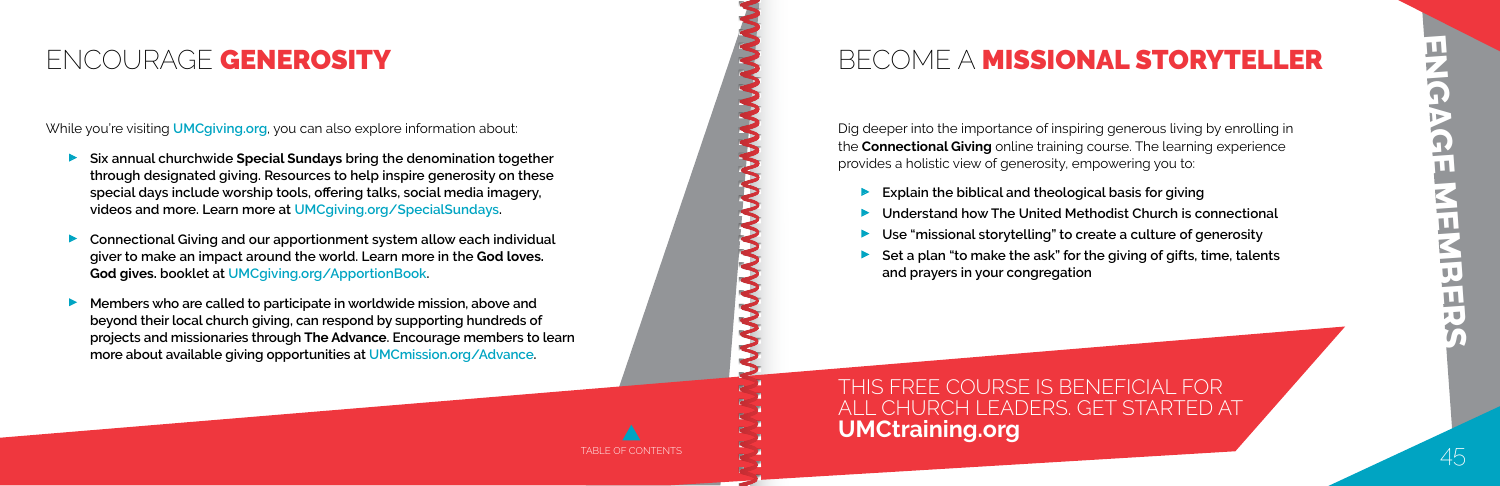**Keeping your congregation closely tied to the denomination broadens understanding of the missions and ministries accomplished through our unique global connection.** 

**How can you encourage and deepen this connection?**

# DREAM ALL YOU CAN

| <b>LOCAL CHURCH SERVICES</b> |  |
|------------------------------|--|
|                              |  |
|                              |  |
|                              |  |
|                              |  |
|                              |  |
| <b>TRAINING COURSES</b>      |  |
|                              |  |
|                              |  |
|                              |  |
|                              |  |

| ճ |                                          |
|---|------------------------------------------|
|   |                                          |
|   |                                          |
|   |                                          |
|   | What It Means to Be United Methodist  40 |
|   |                                          |
| 3 |                                          |
|   |                                          |
| 3 |                                          |
|   |                                          |
| 5 |                                          |
|   |                                          |
|   |                                          |
| n |                                          |

#### INDEX

Explore resources to enhance ministry **at all the times you can.**